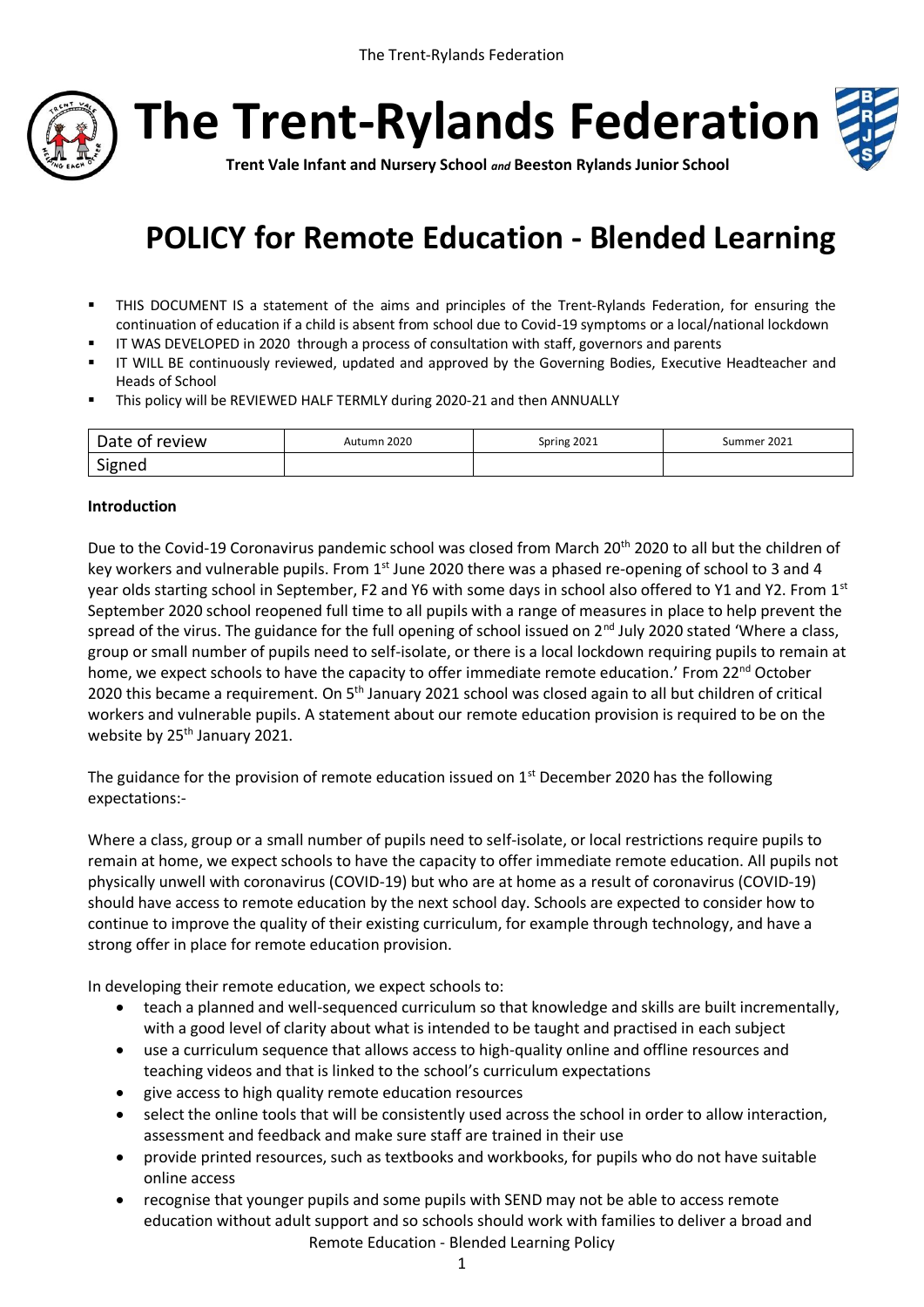ambitious curriculum - for pupils with SEND, their teachers are best placed to know how to meet their needs

When teaching pupils remotely, we expect schools to:

- set assignments so that pupils have meaningful and ambitious work each day in a number of different subjects
- set work that is of equivalent length to the core teaching pupils would receive in school, and as a minimum:
	- o Key Stage 1: 3 hours a day, on average, across the school cohort
	- o Key Stage 2: 4 hours a day
- provide frequent, clear explanations of new content, delivered by a teacher or through high-quality curriculum resources or videos
- have systems for checking, at least weekly, whether pupils are engaging with their work, and inform parents immediately where engagement is a concern
- gauge how well pupils are progressing through the curriculum using questions and other suitable tasks, and provide feedback, at least weekly, using digitally facilitated or whole-class feedback where appropriate
- enable teachers to adjust the pace or difficulty of what is being taught in response to questions or assessments, including, where necessary, revising material or simplifying explanations to ensure pupils' understanding

Schools are to avoid an over-reliance on long-term projects or internet research activities.

At the Trent-Rylands Federation our experience during the period of school closure to the majority of pupils was that:-

- A physical pack of work set each week for pupils was more motivating for pupils and provided greater support for parents.
- Some families only had access to the internet via their phones.
- School did not have in place an infrastructure to easily offer remote online learning.

#### **Provision of Remote Education - Blended Learning at the Trent-Rylands Federation**

- Each week of the school year, every year group will produce a **Home Learning Pack** that matches the learning being delivered in school.
- This will be made available to the SLT every Monday.
- White Rose should be used to provide the teaching sequence for maths.
- Resources from The Oak Academy should be included and used to support teaching and learning where appropriate.
- The Letters and Sounds YouTube Channel should be included and used to support the teaching and learning of phonics
- The **Home Learning Grid** that is at the front of the Home Learning Pack will be sent electronically to the SLT.
- The Home Learning Grid will contain links to the websites and internet based resources that will be used to support the teaching and learning in school.
- The Home Learning Grid will be uploaded onto the schools' website under the **Home Learning Tab** every Monday.
- **Follow the Plan for Provision of Remote Education - Blended Learning Due to Self-Isolation. See Appendix E**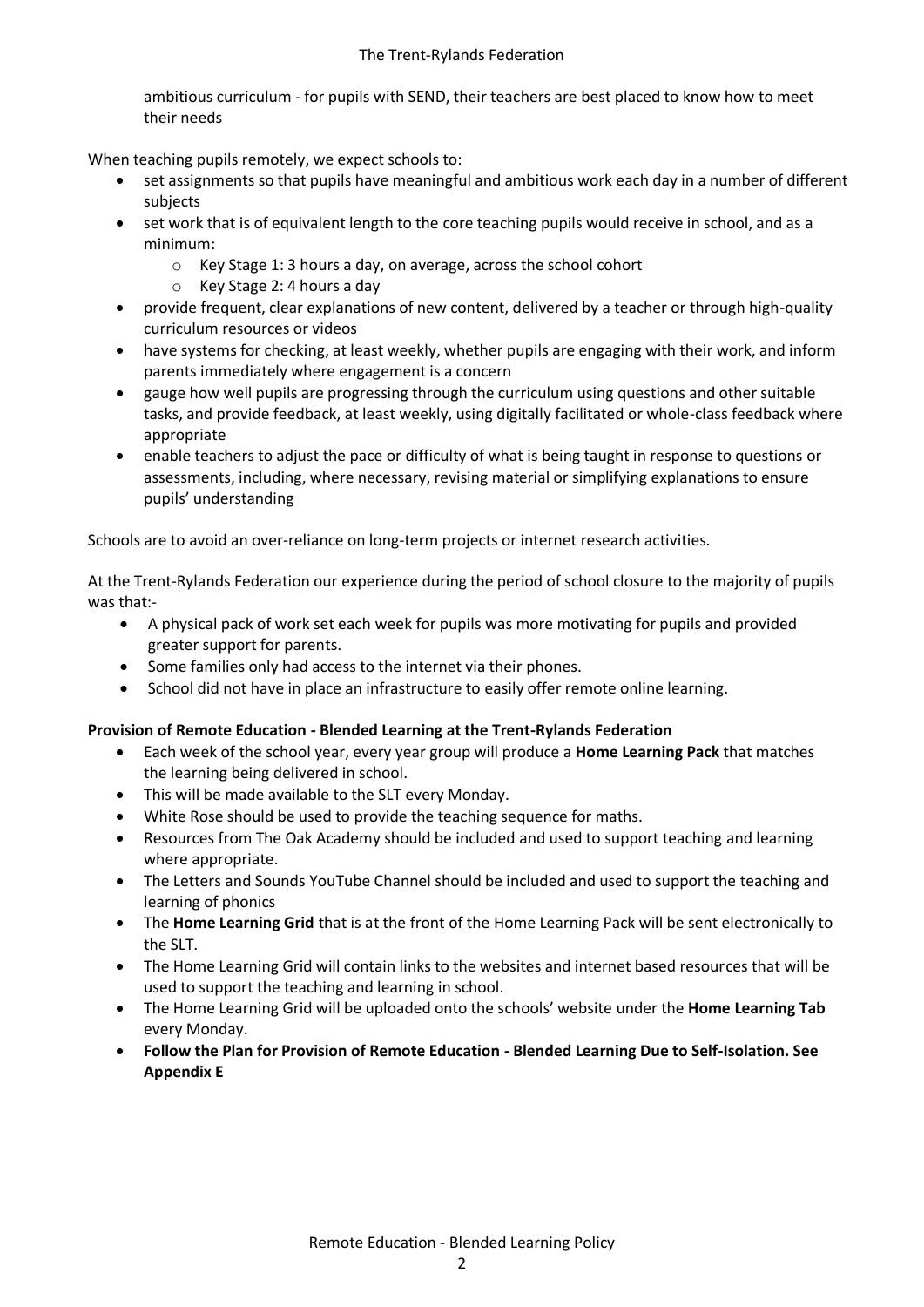#### **If a small number of pupils from across both schools need to self-isolate due to Covid-19 symptoms in their household or an instruction to self-isolate from NHS Test and Trace.**

- Copies of the Home Learning Packs will be made for distribution to pupils absent from school due to Covid-19 symptoms.
- A letter will also be sent with each pack. See **Appendix A**.
- An email will be sent to parents as soon as we are aware their child is self-isolating detailing our expectations. **See Appendix D**
- Children will be expected to return the packs to school when they return to school. They will be looked at by the class teacher to identify any misconceptions but will not be formally marked. They will be stored in a separate folder for each child. Children/parents may email work and questions to their class teacher while they are absent.
- Office staff/SLT will keep in contact with families absent from school with Covid-19 symptoms to clarify where they are with the testing process and to check on health and well-being.
- Class teachers will contact families to offer support with learning. At the latest this will be from Day 3 onwards. This will be daily for SEN pupils who have 1:1 support or have very bespoke learning.

Packs will be delivered to households according to the following criteria:-

- Monday
	- o New children identified on a Monday;
	- o New children identified on the previous Friday who have not yet returned to school.
	- $\circ$  Other children from the previous week who are still absent from school due to Covid-19 symptoms
- Tuesday
	- o New children identified on a Tuesday
- Wednesday
	- o New children identified on a Wednesday
- Thursday
	- o New children identified on a Thursday

#### **If a class need to self-isolate due to an instruction to do so from Public Health England following a positive test result.**

- The Learning Pack for the class should be distributed on the first day of closure. Parents who are not self-isolating will be able to collect the pack from school.
- The Home Learning Grid and the first day's work for the class will be uploaded onto the schools' website on the first day of closure under the Home Learning Tab. Parents should be made aware that it is available. Subsequent days will be uploaded the day before or earlier.
- Assuming the class teacher is well enough to work they will organise at least a daily zoom teaching session with their class.
	- $\circ$  The purpose of the zoom session is to teach at least one of the days lessons, give instructions about tasks in the Home Learning Packs and check on pupils' health and wellbeing.
	- o Each zoom session should be for no more than 45 minutes and should ideally take place in the morning. The length of the meeting is dependent on the age and development stage of the pupils and the number of groups the teacher needs to meet with.
	- $\circ$  Each zoom session should be for a proportion of the class that the teaching is relevant for dependent on the age and development stage of the pupils. It could be to the whole class, half a class, 6 children or a 1:1 (with another adult present) but all children should be met with and taught at least once a day.
	- $\circ$  An additional zoom session may take place in the afternoon. This is likely to be for a whole class and have a clear purpose which may include teaching a lesson, getting feedback on work they have completed at home, addressing misconceptions/difficulties that an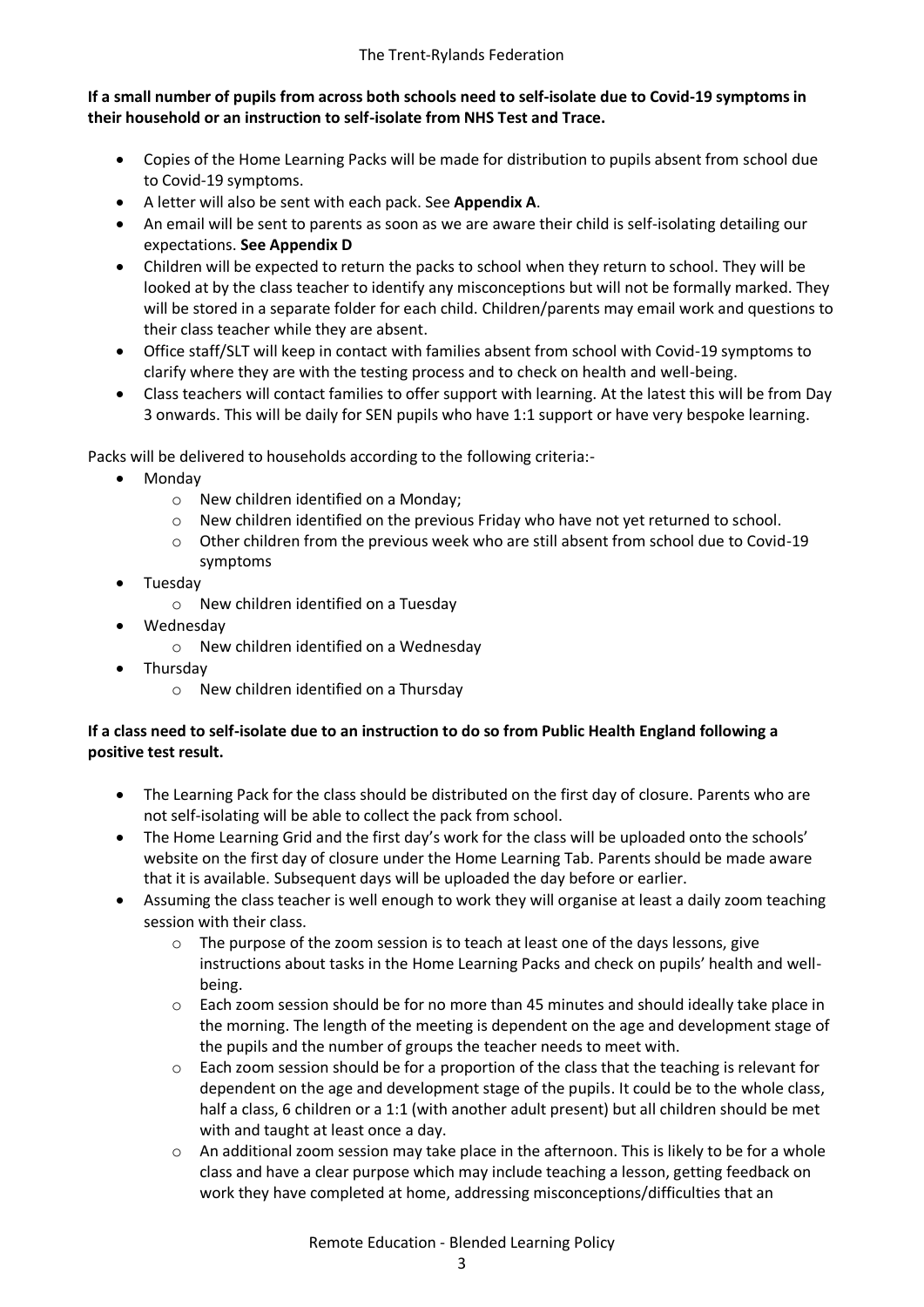individual/groups of pupils have experienced, an opportunity to keep the class/multiple classes connected including assemblies.

- o Any TAs who work closely with that class should attend one of the meetings so they have a clear understanding of the instructions being given to the children.
- $\circ$  All children will be expected to attend their relevant zoom meetings. A register of attendance will be taken. Children who did not attend the zoom meetings will be contacted as soon as is practical afterwards.
- $\circ$  Children (and parents) will be expected to speak to staff about their learning on the phone.
- Teachers and TAs should contact via text, email or phone any children who did not access their scheduled zoom session that day. Any additional available contact time should be given to our priority children including DPs, those who have been identified as not having positive learning behavior and those who do have easy access to online learning.
- SEN pupils who are supported regularly by TAs either 1:1 or in small groups will have daily phone calls from their TAs or class teacher to give bespoke instructions for their learning.
- Staff will still be expected to take their PPA time.

#### **A summary of this policy is available for parents. See Appendix B**

#### **If the school is closed to all but vulnerable pupils and children of critical workers due to a national or local lockdown situation.**

Follow the Plan for Provision of Remote Education - If a class need to self-isolate due to an instruction to do so from Public Health England following a positive test result.

#### **A statement of our provision is available for parents information. See Appendix F**

#### **OTHER POLICY DOCUMENTS THAT UNDERPIN THIS POLICY FOR REMOTE EDUCATION**

- COMPLAINTS PROCEDURE
- ZOOM MEETING PROTOCOL
- CHILD PROTECTION AND SAFEGUARDING
- **CURRICULUM PLANNING**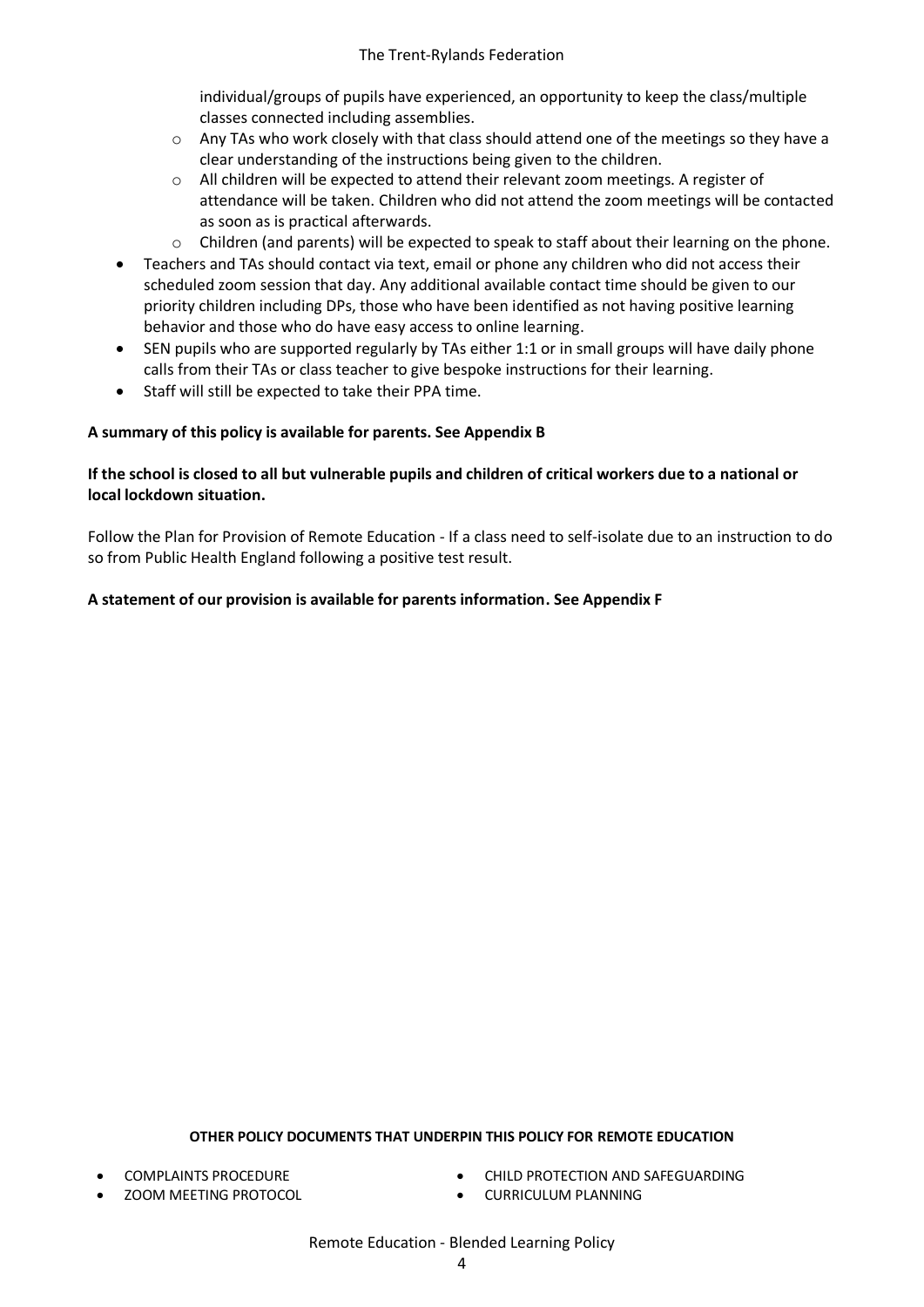

**Trent Vale Infant and Nursery School** *and* **Beeston Rylands Junior School**

**Executive Headteacher: Jackie Moss Trent Road, Beeston Rylands, Nottingham NG9 1LP/1LJ**

**\_\_\_\_\_\_\_\_\_\_\_\_\_\_\_\_\_\_\_\_\_\_\_\_\_\_\_\_\_\_\_\_\_\_\_\_\_\_\_\_\_\_\_\_\_\_\_\_\_\_\_\_\_\_\_\_\_\_\_\_\_\_\_\_\_\_\_\_\_\_\_\_\_\_\_\_\_\_\_\_\_\_\_\_\_\_\_\_\_\_\_\_\_\_\_\_**

**Trent Vale Infant and Nursery School School Beeston Rylands Junior School Beeston Rylands Junior School Tel: (0115) 9179224 Tel: (0115) 9178355 email[: office@trentvale.notts.sch.uk](mailto:office@trentvale.notts.sch.uk) email[: office@rylands.notts.sch.uk](mailto:office@rylands.notts.sch.uk)**

**Appendix A**

Academic Year 2020-21

Dear Parents and Carers

## **Home Learning Packs**

We are sending you a pack for home learning because your child is currently off school due to Covid-19 symptoms in your household or an instruction to self-isolate from NHS Test and Trace.

The Home Learning Pack includes all of the learning they would be doing in school this week. It is important that you ensure your child does this at home so they do not fall behind with their learning. Children are expected to read, complete a maths lesson, undertake some English work and one other area of learning every day.

The grid at the front of the pack contains all the links to websites and other internet based resources that will be used in school to support teaching and learning. This is also available on the website under the Home Learning tab. If Monday is not your child's first day of self-isolation then please check with your child what they have already covered. The maths and English sections are in order they need to be completed.

Please ensure your child returns this pack to school when they return so their class teacher can see the work they were doing at home and if there are any areas of learning they still need support with. If you are having to self-isolate for 14 days due to a positive test result please email completed work to your child's class teacher for feedback and further support.

If you have any questions please email your child's class teacher. All teachers email addresses are available on the website.

*Jackie Moss* Jackie Moss Executive Headteacher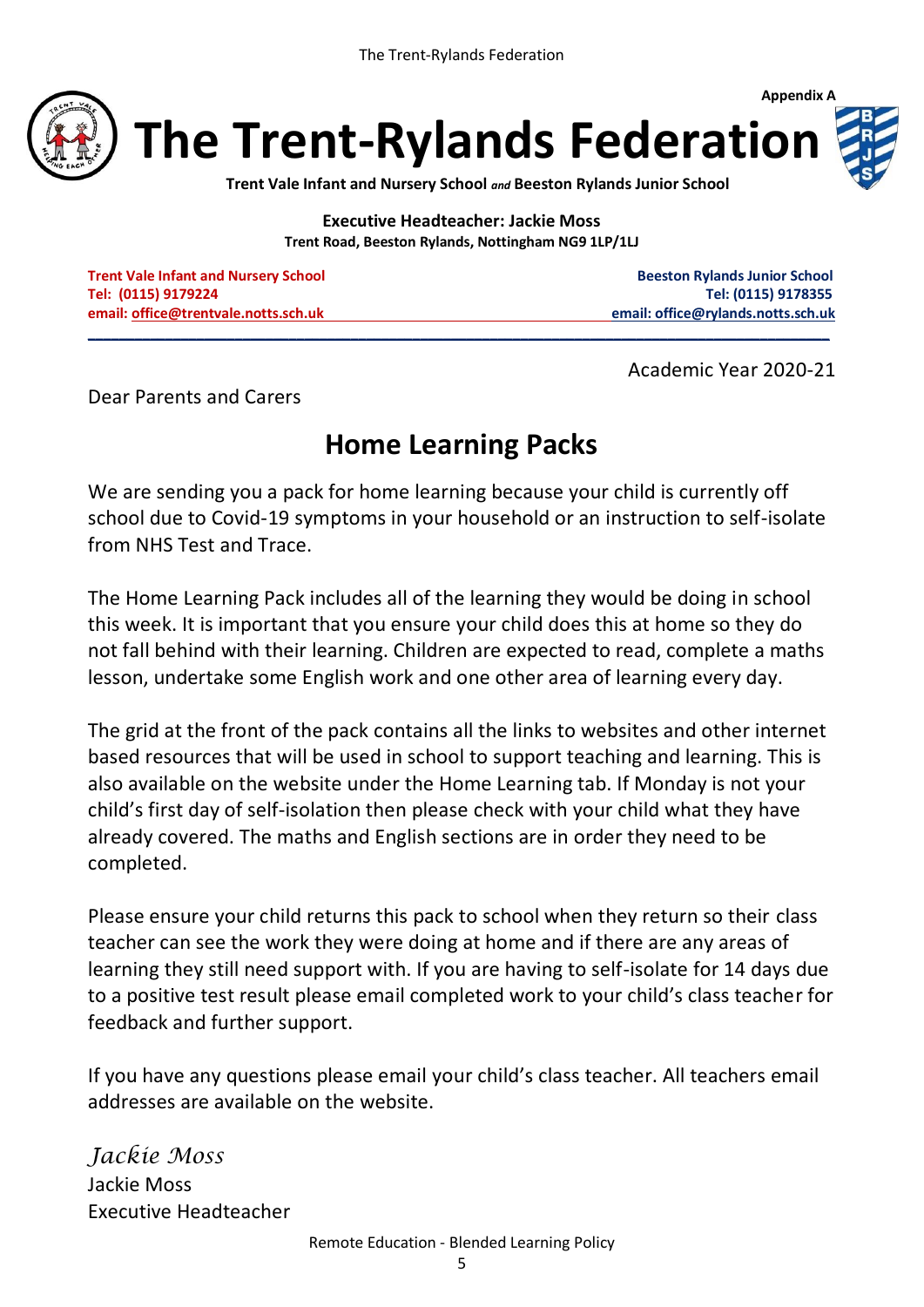

**Trent Vale Infant and Nursery School** *and* **Beeston Rylands Junior School**

Academic Year 2020-21

Appendix B

Dear Parents and Carers

**USE THE HOME LEARNING PACK \* RETURN THE PACK TO SCHOOL \* KEEP EDUCATING YOUR CHILD**

## **Provision of Remote Education - Blended Learning**

Each week of the school year, every year group will produce a **Home Learning Pack** that matches the learning being delivered in school.

At the front of this pack will be **The Home Learning Grid.** This will contain links to the websites and internet based resources that will be used to support the teaching and learning in school. The maths and English sections of this grid are in the order the work should be undertaken.

The Home Learning Grid will be uploaded onto the schools' website under the **Home Learning Tab** every week. This will be as early as possible on a Monday for Y1-Y6 and will be by Tuesday for F1 and F2 as their new learning grid starts on a Tuesday.

## **If a small number of pupils from across both schools need to self-isolate due to Covid-19 symptoms in their household or an instruction to self-isolate from NHS Test and Trace.**

The relevant Home Learning Grid will be available in the year group page for your child under the Home Learning tab on the website [www.trentvale.notts.sch.uk](http://www.trentvale.notts.sch.uk/) or [www.beestonrylandsjunior.co.uk.](http://www.beestonrylandsjunior.co.uk/) **PLEASE ACCESS THIS IMMEDIATELY IF YOUR CHILD IS SELF-ISOLATING.** This is vital to give your child continuity of learning.

Home Learning Packs will be delivered to households according to the following criteria:-

- Mondav
	- o New children identified on a Monday;
	- o New children identified on the previous Friday who have not yet returned to school.
	- o Other children from the previous week who are still absent from school due to Covid-19 symptoms
- Tuesdav
	- o New children identified on a Tuesday
- Wednesday
	- o New children identified on a Wednesday
- Thursdav
	- o New children identified on a Thursday
- Children will be expected to undertake work from the Home Learning Pack that they have not already completed at school.

Remote Education - Blended Learning Policy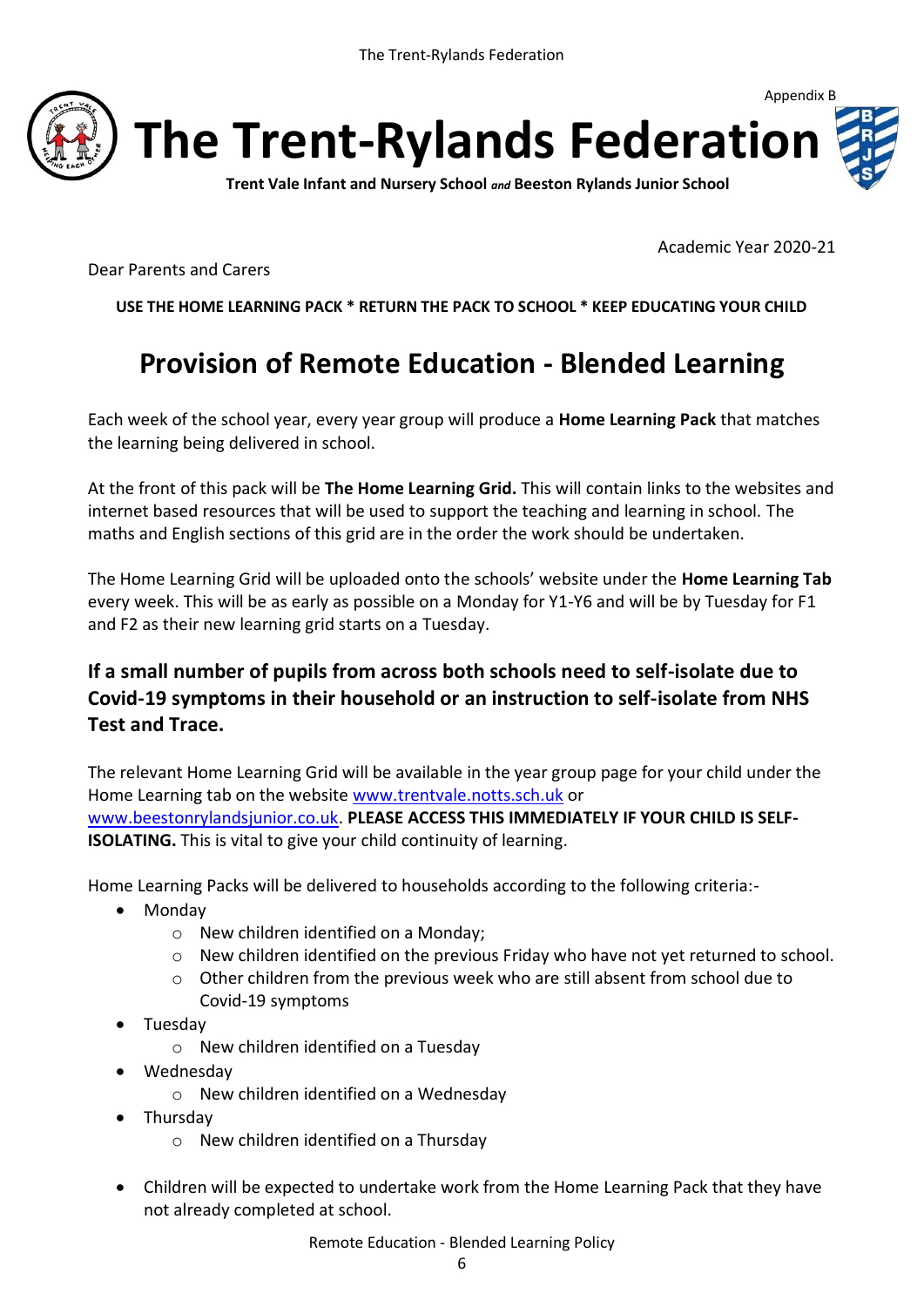- Children will be expected to read, complete a maths lesson, undertake some English work and one other area of learning every day.
- Children will be expected to return the packs to school when they return to school.
- Children/parents may email work and questions to their class teacher while they are absent.
- After 3 days of absence school staff will contact you to discuss well-being and offer support with learning. This will be repeated until your child returns to school.

## **If a class need to self-isolate due to an instruction to do so from Public Health England following a positive test result.**

- The Learning Pack for the class will be distributed on the first day of closure. Parents who are not self-isolating will be able to collect the pack from school.
- The Learning Pack for the class will be uploaded onto the schools' website on the first day of closure under the Home Learning Tab.
- Assuming the class teacher is well enough to work they will organise a daily zoom teaching session with their class.
	- o The purpose of these zoom sessions is to teach a lesson and give instructions about tasks in the Home Learning Packs.
	- $\circ$  The class may be split into groups depending on the age and stage of development of the children and the purpose of the zoom session.
	- o The zoom teaching session will be in the morning and will be for no more than 45 minutes and much shorter for younger children. There may be another zoom session in the afternoon. This might be for whole class teaching, for children to show their work, to answer individual questions or an assembly.
	- $\circ$  All children will be expected to attend their relevant zoom meetings. A register of attendance will be taken.
- Children (and parents) will be expected to speak to staff about their learning on the phone.
- SEN pupils who are supported regularly by TAs either 1:1 or in small groups will have daily phone calls from their TAs or class teacher to give bespoke instructions for their learning.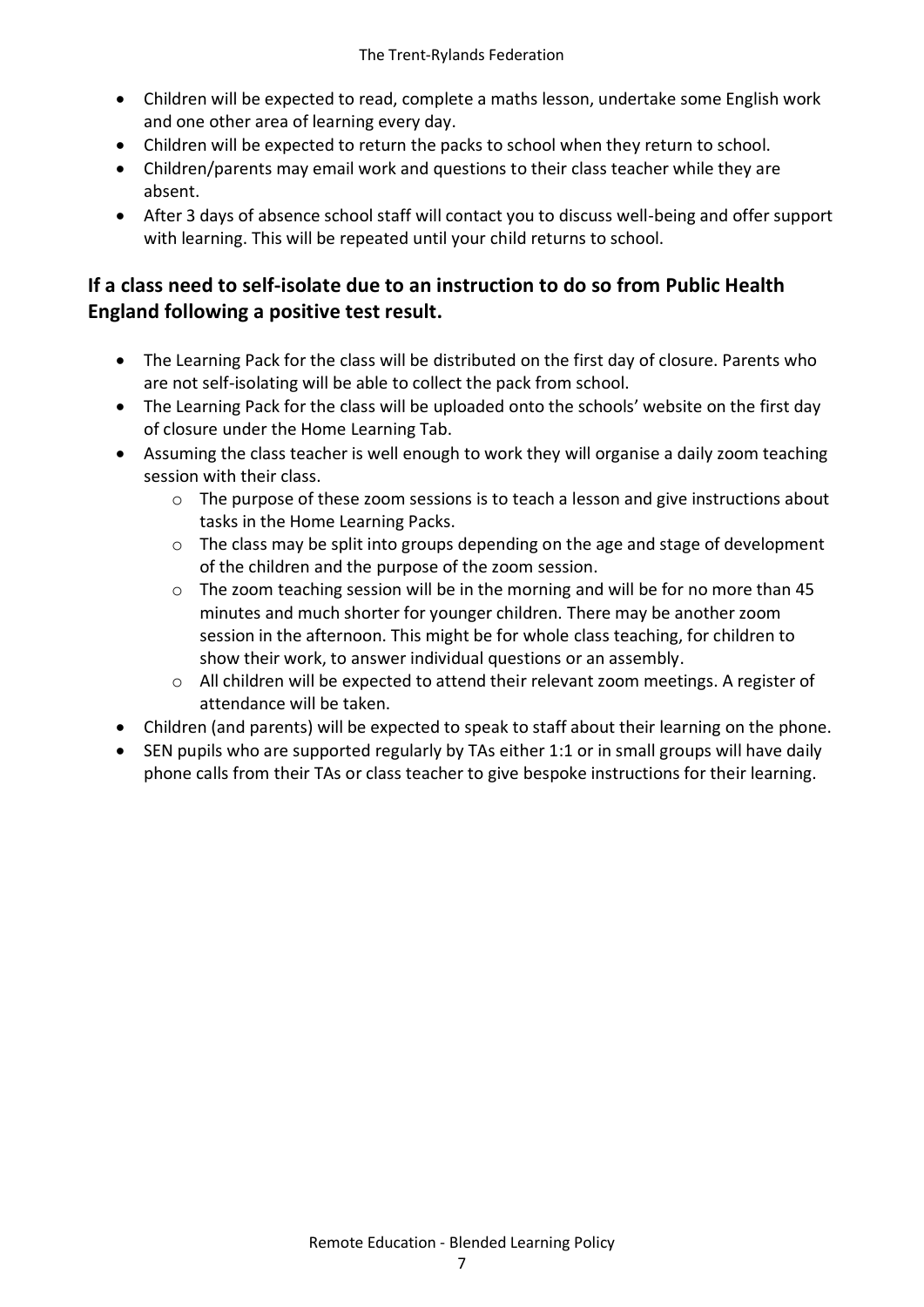Appendix C





**The Trent-Rylands Federation**

**Trent Vale Infant and Nursery School** *and* **Beeston Rylands Junior School**

## **Zoom Meeting Instructions and Protocol**

**In the event of a group of children within a class or a whole class needing to selfisolate your child will need to be able to access Zoom Meetings.**

**Links to the Zoom Meeting will be sent to the parents' email address they have given to school.**

**This video explains how to access a Zoom Meeting.** 

<https://www.youtube.com/watch?v=hIkCmbvAHQQ>

**The following safeguarding measures must be followed to ensure the meeting is safe for everyone.**

- Only children who have been invited to the meeting will have the link to join the meeting .
- The teacher will invite children to join the group from a waiting room so that we can ensure that the group is closed.
- It is predominately for group use only but 1:1 meetings can be undertaken provided another adult is visible on screen either at school or at home.
- Staff Zoom usernames should be their forename and surname.
- Children's Zoom usernames should be their first name and initial so the member of staff knows who is attending/in the waiting room
- Staff and children must wear suitable clothing, as should anyone else in the household.
- Staff and children should not eat or drink during Zoom meetings.
- Children should have gone to the toilet before the meeting.
- Any computers used should be in appropriate areas, for example, not in bedrooms; and where possible be against a neutral background. Zoom backgrounds should not be used.
- Language and behaviour must be professional and appropriate, including any family members in the background. This includes appearing the 'right way up' on screen.
- Videos will be muted so that everyone gets a chance to talk and to listen.
- A parent or carer must be in the house for the whole meeting but should only join in with the meeting if their child requires the support to access the meeting. Parents should make themselves visible on screen during some of the meetings.
- Children will be invited to the meeting by their teacher or teaching assistant via a school email address.
- To join the zoom meeting follow the link sent on the email.
- No photographs are to be taken of the zoom meeting.
- If there is an emergency e.g. fire alarm and the host member of staff has to leave please ensure your child leaves the meeting.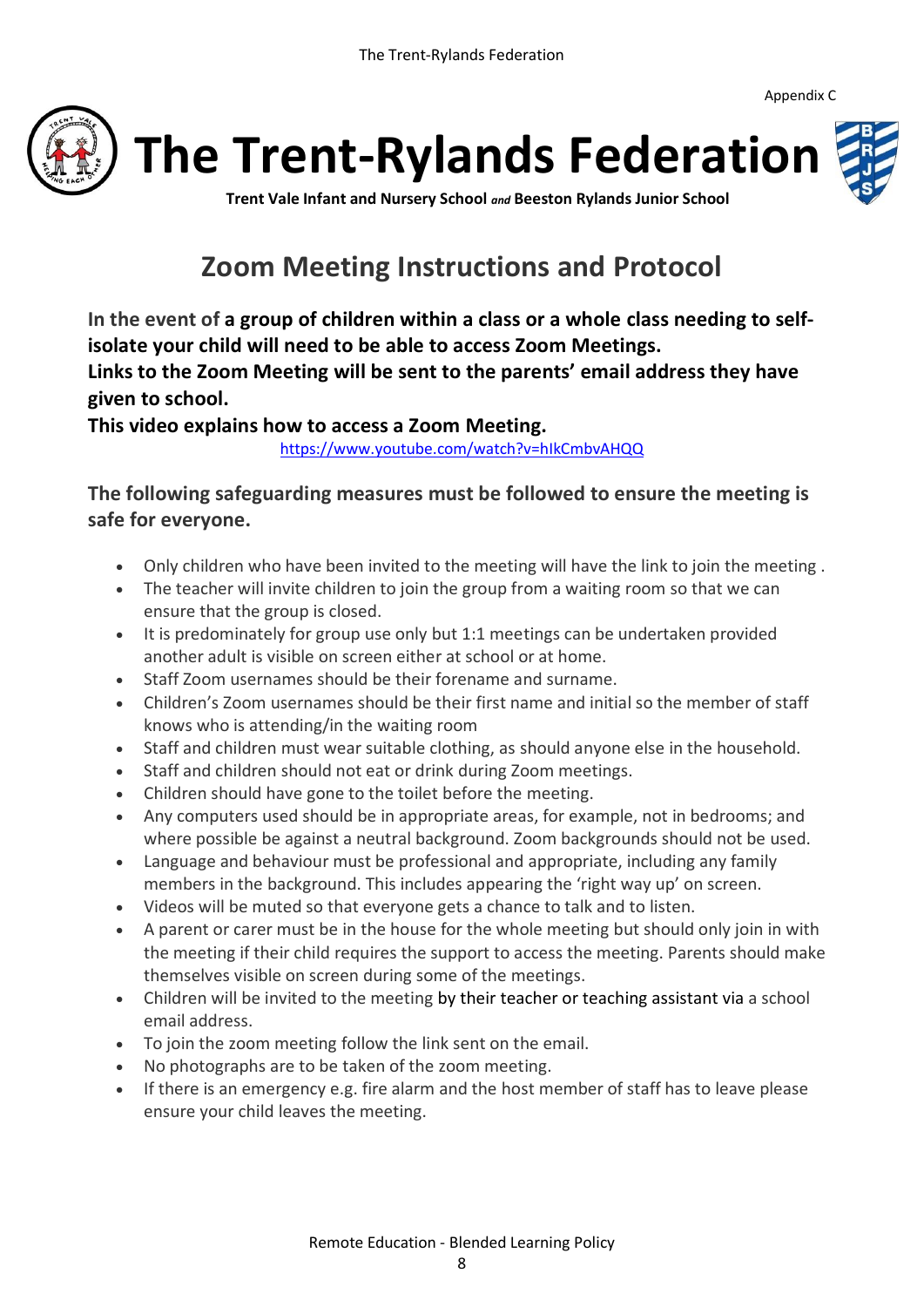- Staff will ensure their account has the following settings enabled. This is best accessed by logging into your Zoom account via a web browser rather than the app:
	- o Require a password when scheduling new meetings on
	- o Embed password in invite link for one-click join on
	- o Private chat off
	- o File transfer off
	- $\circ$  Screen sharing on
	- $\circ$  Who can share host only
	- $\circ$  Auto saving chats on
	- o Auto saving of shared screens with annotations on
	- o Allow saving of whiteboard content on
	- $\circ$  Auto save whiteboard content when sharing on (PDF)
	- $\circ$  Allow use of virtual background off
	- o Show a 'Join from your browser' link on
	- $\circ$  Email when attendees join meeting before host off
- Settings in the app that staff might wish to use:-
	- $\circ$  Allow participants to join anytime only use for adult only meetings
	- $\circ$  Mute participants on entry useful for assemblies
	- $\circ$  Automatically record meeting inform participants that this is happening
- If staff leave the meeting due to an emergency or internet problems they will go back to end the meeting as soon as they can/it is safe to do so.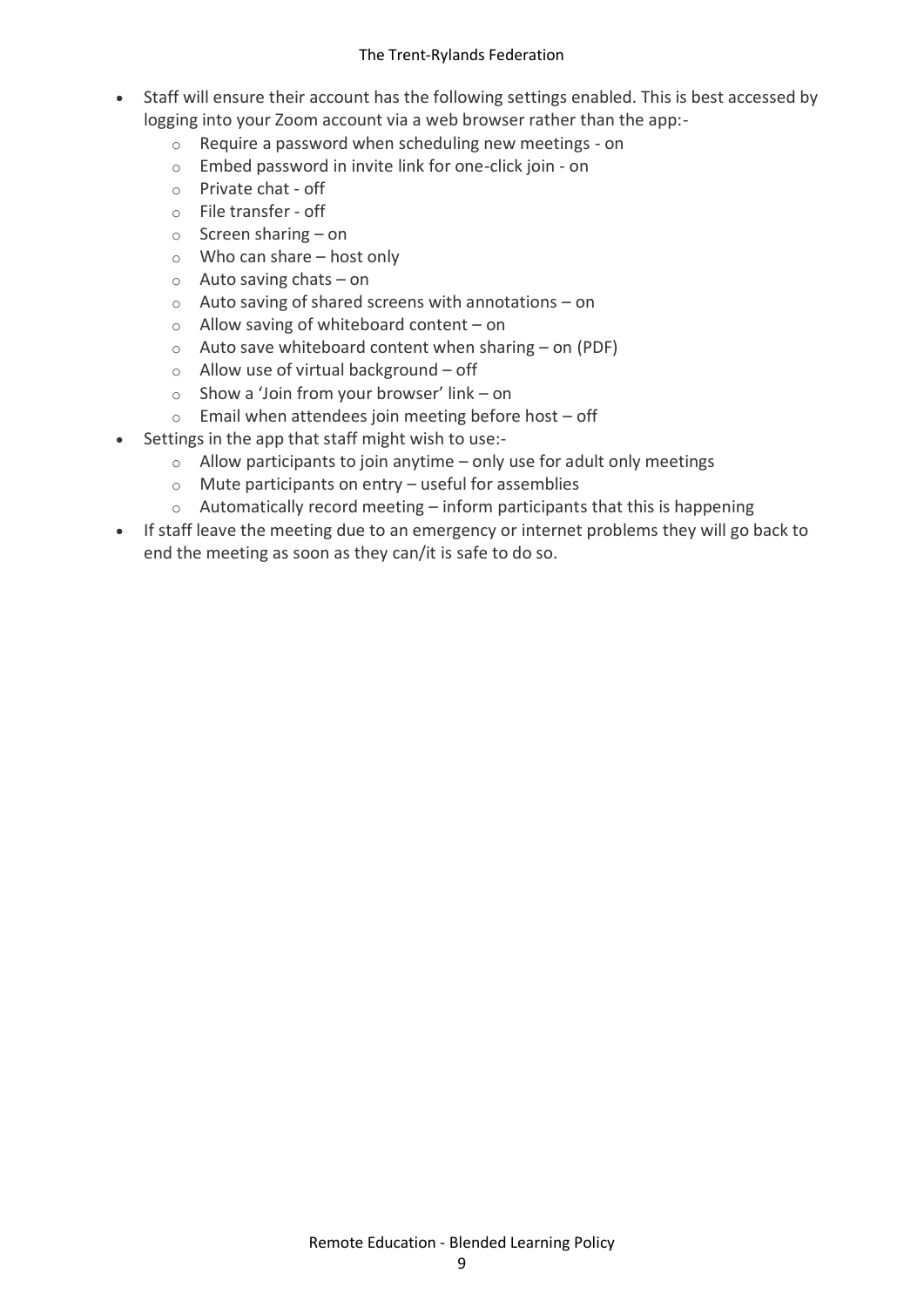Dear Parent or Carer

Thank you for informing us that your child/family are having to self isolate due to a positive or inconclusive Covid tet result. It is vital that education continues at home from TODAY until the end of the self isolation period. I have attached our guide to remote/blended learning for you to read. This week's Home Learning Grid is available on the website under the Home Learning Tab [www.trentvale.notts.sch.uk](http://www.trentvale.notts.sch.uk/) or [www.beestonrylandsjunior.co.uk.](http://www.beestonrylandsjunior.co.uk/) If your first day of self-isolation is not a Monday please ask your child what they have already covered in class. The maths and English are in the order they need to be completed. The physical pack of resources will be delivered to your house later today (not Friday).

Depending on how long you need to self-isolate for both office staff and teaching staff will be contact by phone or email. This is so we can support you with the home learning and ensure you and your family are well.

If you have any questions or concerns please do not hesitate to contact school.

Mrs Moss

Executive Headteacher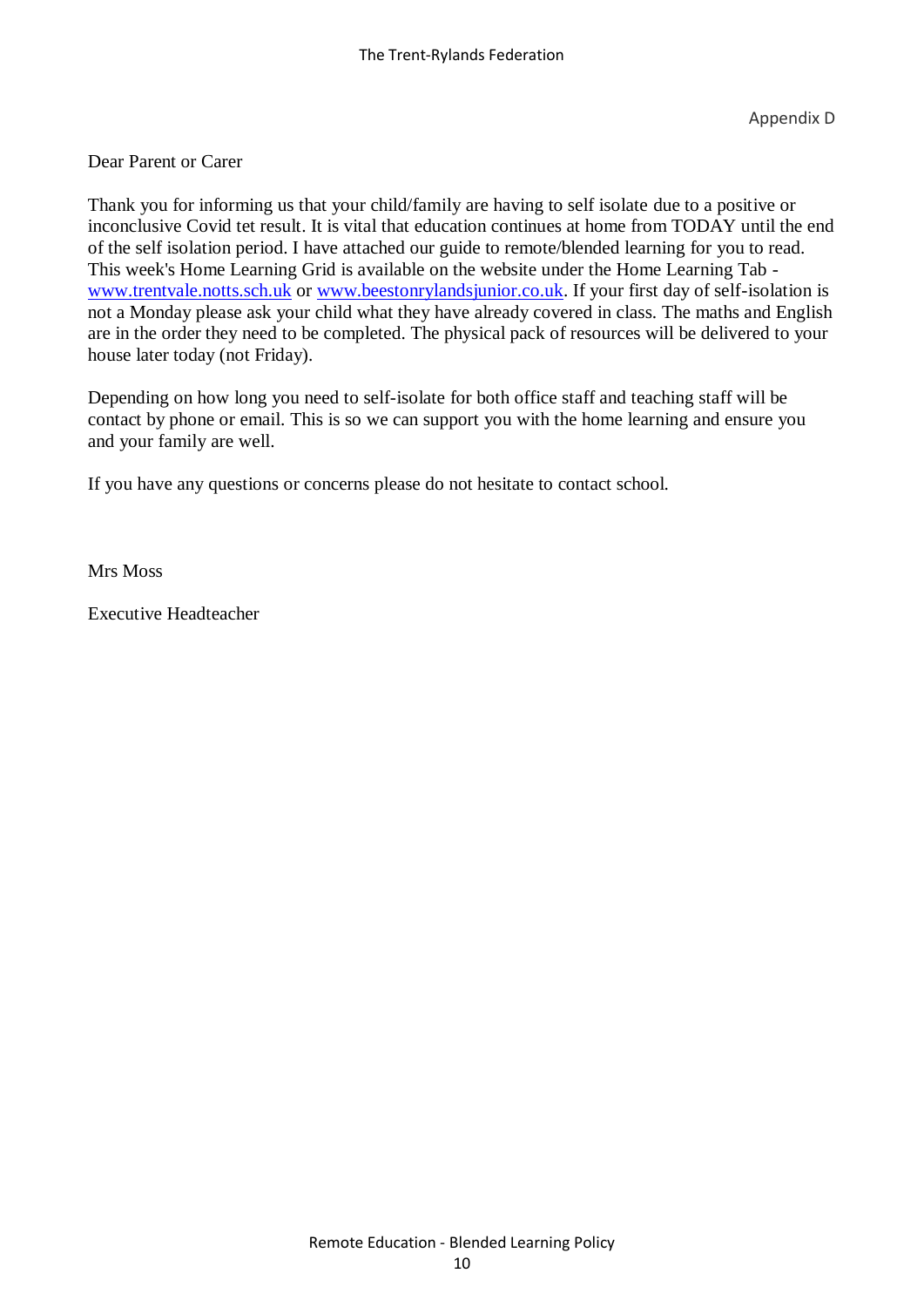## **Plan for Provision of Remote/Blended Learning Due to Self-Isolation**

#### **When we are informed, a child is absent due to self-isolating**

#### **Day 1**

- **1.** Ask how long the period of self-isolation is likely to be. If it is likely to be more than 2 days see **Contact with child/family if self-isolation for more than 2 days.**
- 2. Send out email and Guide for Parents about Home Learning
- 3. Ask about access to the internet and child having access to a tablet or laptop. If the answer is 'no' to tablet/laptop then organise delivery of a tablet/laptop from school. See **Provision of Tablet/Laptop**.
- 4. Deliver Home Learning Pack (Mon-Thur).
- 5. Inform class teacher.
- 6. If it is likely to be more than 2 days class teacher to phone or email to offer support with home learning.
- 7. If child has SEN see **SEN pupils who receive 1:1 support/bespoke learning.**

#### **Contact with child/family if self-isolation is for more than 2 days Day 3 onwards**

- Send out zoom links for assemblies
- Office staff to undertake well-being/safeguarding phone call.
	- $\circ$  Repeat at least every 3<sup>rd</sup> day until child has returned to school.
	- Class teacher to email to offer support with learning via phone or zoom.
		- $\circ$  Repeat at least every 3<sup>rd</sup> day until child has returned to school

## **SEN pupils who receive 1:1 support/bespoke learning**

**Day 1**

- Class teacher/Child's TA to email or phone to offer individualised support with learning
	- o Repeat daily until child returns to school.

### **If a whole class/bubble has to self-isolate**

### **Day 1 – follow checklist**

- Organise provision of Home Learning Packs. These can be collected by parents if they are not selfisolating otherwise they will need to be delivered.
- Send out zoom links for assemblies
- Identify which pupils do not have access to the internet or access to a tablet/laptop. See **Provision of Tablet/Laptop**
- Class teacher to send out zoom links to meet virtually with pupils in groups 2 x daily. This should be in teaching groups in the morning and whole class in the afternoon. The afternoons, particularly could be PE for example and do not have to led by the class teacher.
- Vulnerable pupils/SEN to receive additional phone calls to support with their well-being and learning from the class teacher or TA. This includes pupils who do not have access to the internet or use of a tablet/laptop.
	- o Repeat daily

### **If a whole class/bubble has to self-isolate but the teacher is ill**

- Identify the best available adult to support this class
- Identified person to provide support as detailed in **If a whole class has to self-isolate** to the best of their ability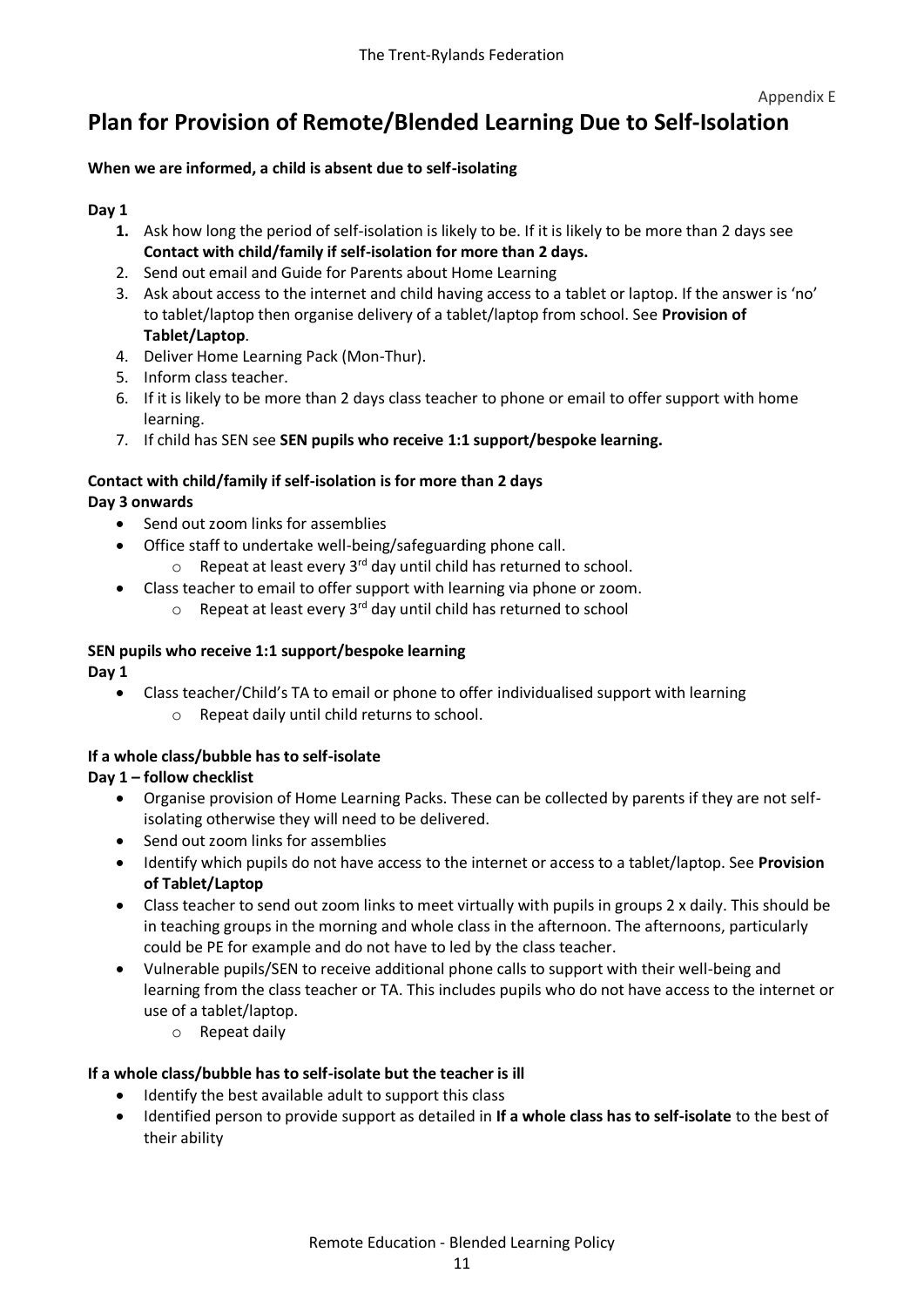#### **If the whole school has to self-isolate and cannot access the building**

- All home learning activities to be uploaded to the website ASAP
- Continue as identified in **If a whole class has to self-isolate**

#### **Provision of Tablet/Laptop**

#### **Trent Vale**

- Use the newest iPads as they are easily able to access the internet at home
- Complete the loan agreement for the device
- Get the device to the family
- Return signed loan agreement to the office

#### **Rylands Junior**

- Use the old laptops that have been 'made good' for this purpose
- Complete the loan agreement for the device
- Get the device to the family
- Return signed loan agreement to the office
- If applicable order the schools' allocation of laptops from the DfE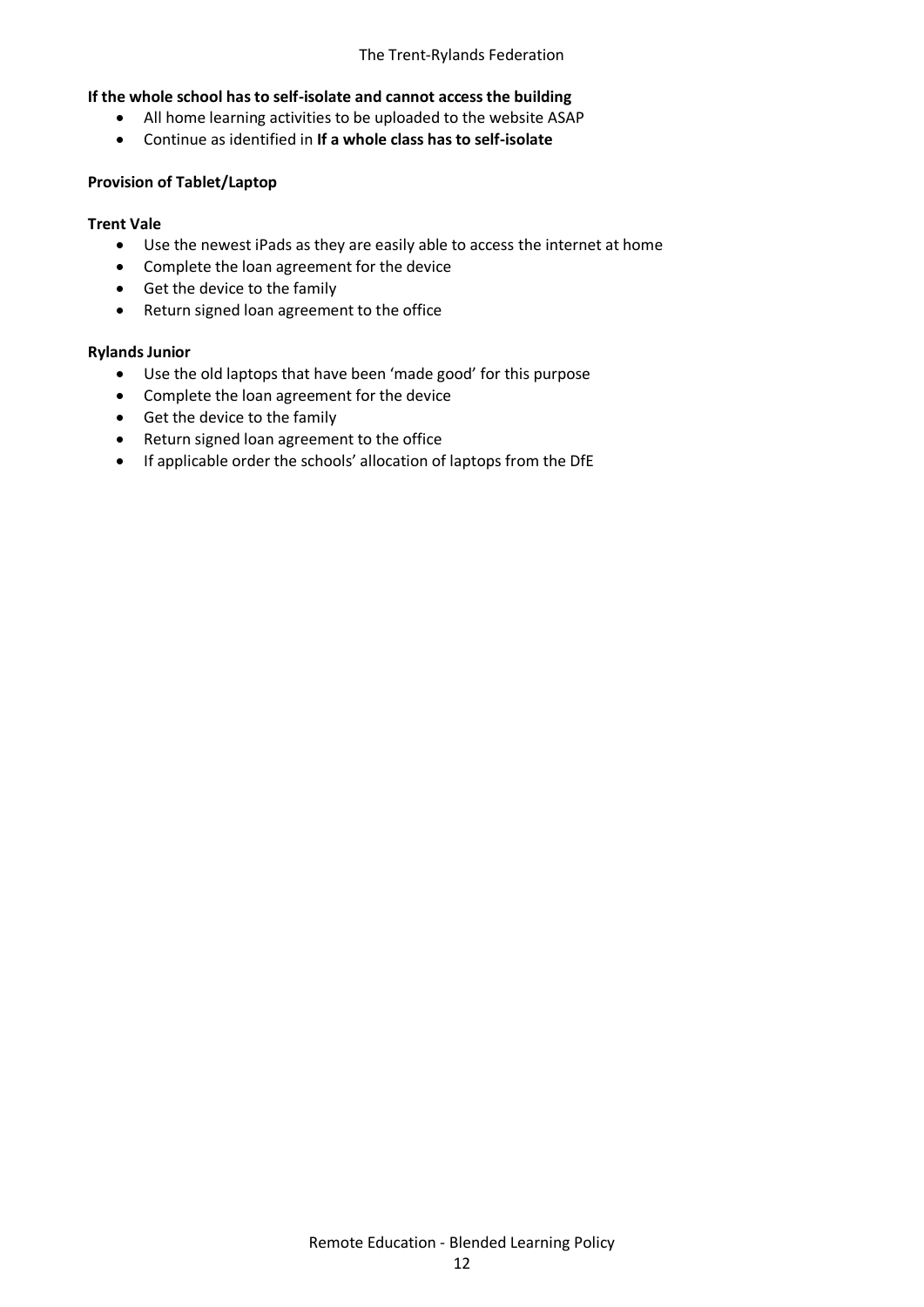

## **Remote education provision when school is closed due to local or national lockdown: information for parents**

This information is intended to provide clarity and transparency to pupils and parents or carers about what to expect from remote education where national or local restrictions require school to be closed to children apart from vulnerable pupils and those whose parents are critical workers.

In January 2021 this meant classes had between a third and two thirds of their children accessing school at some point during the week with no more than 15 children in any one class on any particular day.

For details of what to expect where individual pupils are self-isolating, please see the Policy for Remote Education – Blended Learning.

## **The remote curriculum: what is taught to pupils at home**

A pupil's first day or two of being educated remotely might look different from our standard approach, while we take all necessary actions to prepare for a longer period of remote teaching.

### **What should my child expect from immediate remote education in the first day or two of pupils being sent home**

- The Learning Pack for the class will be distributed on the first day of closure. Parents who are not self-isolating will be able to collect the pack from school.
- The Home Learning Grid and the first day's work for the class will be uploaded onto the schools' website on the first day of closure under the Home Learning Tab. Parents will be made aware that it is available. Subsequent days will be uploaded the day before or earlier.
- Assuming the class teacher is well enough to work they will organise a zoom meeting with their class?

## **Following the first few days of remote education, will my child be taught broadly the same curriculum as they would if they were in school?**

- **•** We teach the same curriculum remotely as we do in school.
- Each day of home learning and learning at school are identical so if a child has a parent who is a critical worker and they are attending part time they continue to receive the same daily curriculum.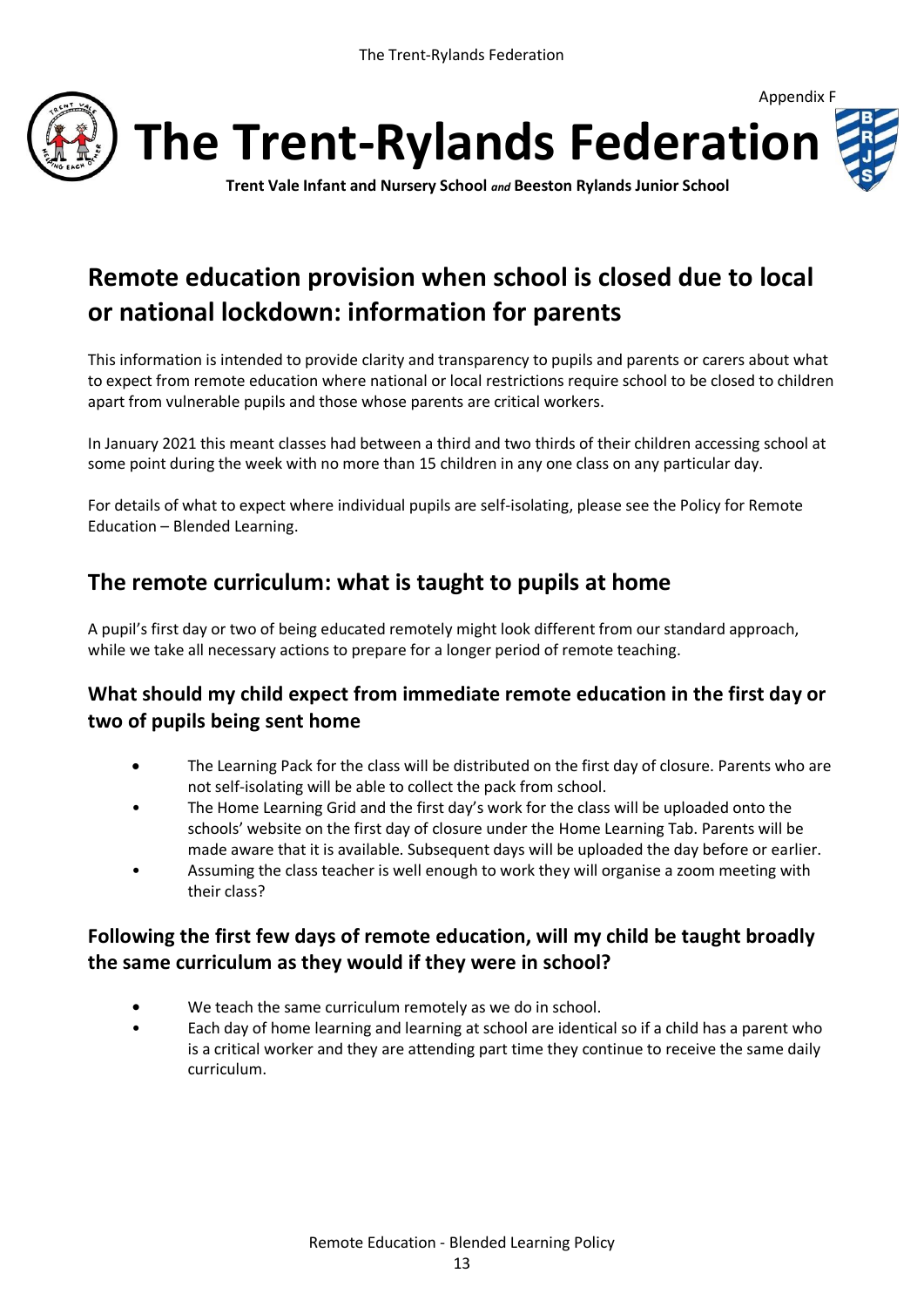## **Remote teaching and study time each day**

## **How long can I expect work set by the school to take my child each day?**

We expect that remote education (including remote teaching and independent work) will take pupils broadly the following number of hours each day:

| Reception (F2)      | $1 - 2$ hours |
|---------------------|---------------|
| Υ1                  | $2 - 3$ hours |
| Y2                  | $3 - 4$ hours |
| Key Stage 2 (Y3-Y6) | 4 hours       |

## **Accessing remote education**

### **How will my child access any online remote education you are providing?**

- **•** Zoom will be used for online remote education
- Links will be sent to parents via email
- Where possible links will be recurring so the same link can be used every day for lessons

## **If my child does not have digital or online access at home, how will you support them to access remote education?**

We recognise that some pupils may not have suitable online access at home. We take the following approaches to support those pupils to access remote education:

- Laptops and tablets will be issued to those families who do not have enough devices for one per child in the following order:-
	- 1. Family has no device or only a phone for F2-Y6 children.
	- 2. Family has one device for 3 or more F2-Y6 children to share. Priority will be given to families with older primary aged children.
	- 3. Family has one device for 2 or more F2-Y6 children to share. Priority will be given to families with older primary aged children.
- If the only access you have to the internet is via data on your phone please contact school via [office@trentvale.notts.sch.uk](mailto:office@trentvale.notts.sch.uk) o[r office@rylands.notts.sch.uk.](mailto:office@rylands.notts.sch.uk)
- If you do not have any internet connection please contact school via [office@trentvale.notts.sch.uk](mailto:office@trentvale.notts.sch.uk) o[r office@rylands.notts.sch.uk.](mailto:office@rylands.notts.sch.uk)
- A Learning Pack will be printed each week for every child that requires one. These are available for collection by 9am on a Monday morning for Y1-Y6 and by 9am on a Tuesday morning for F2. A text will be sent to parents if they are ready for collection earlier than these times.
- Work should be returned to your child's class teacher via email. Paper copies can be returned to school weekly when you collect the next weeks Learning Pack.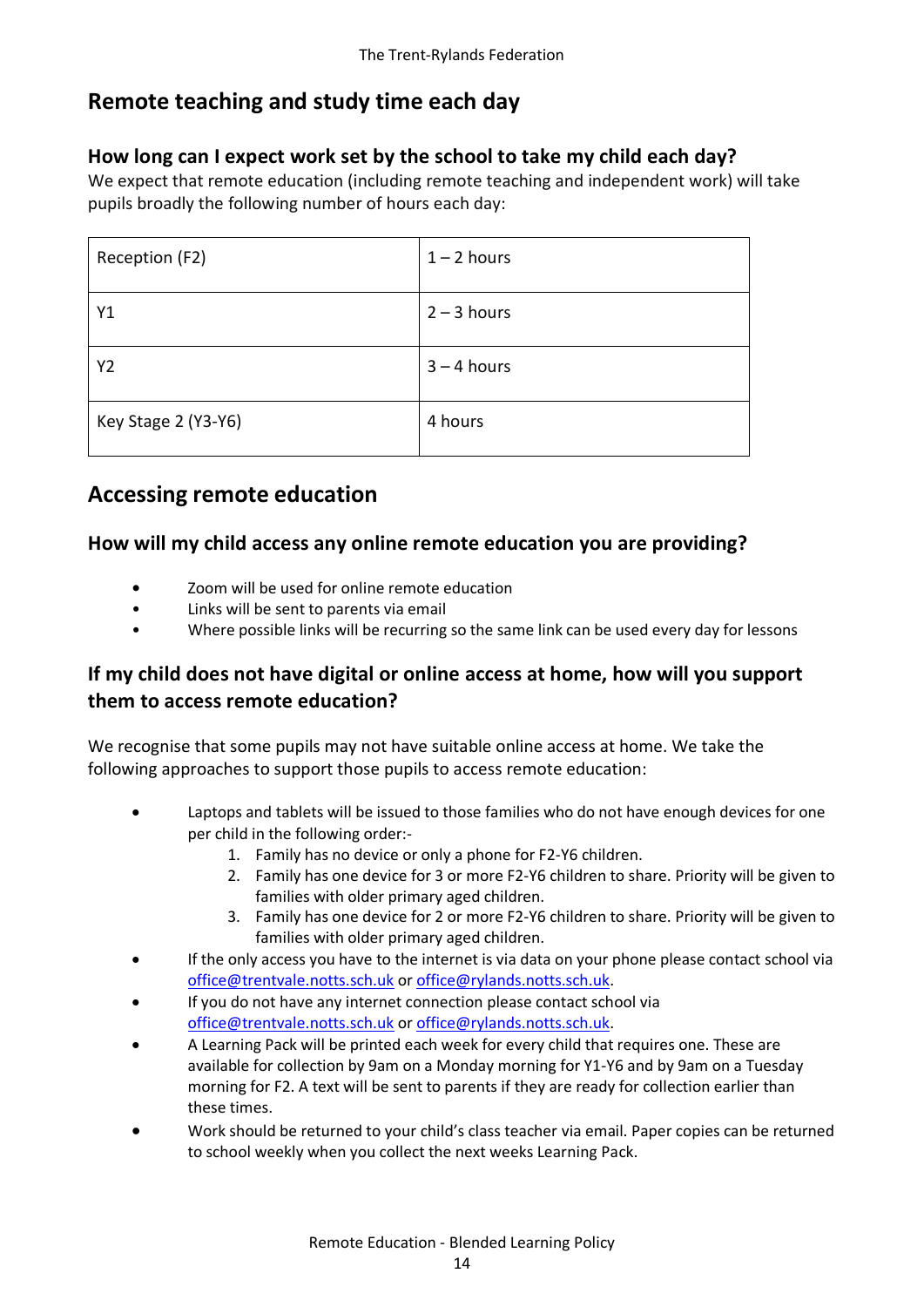## **How will my child be taught remotely?**

We use a combination of the following approaches to teach pupils remotely:

- Live teaching (online lessons). These are via zoom and are at least once a day.
- Recorded teaching (e.g. Oak National Academy lessons, White Rose maths, video/audio recordings made by teachers, BBC). Links to these are included in the weekly timetable that is put on the website.
- Printed paper packs produced by teachers. Each week a Learning Pack is produced and printed for every pupils of the weeks learning.
- Reading books and textbooks school have sent home.
- Commercially available websites supporting the teaching of specific subjects or areas, including video clips or sequences.

## **Engagement and feedback**

## **What are your expectations for my child's engagement and the support that we as parents and carers should provide at home?**

Expectations for pupils' engagement with remote education:-

- Children to attend all scheduled zoom teaching sessions.
- Children to complete the Learning provided on the website/in the Learning Pack
- Children to email completed work to their class teacher and/or return their Learning Pack to school.

Expectations of parental support, for example, setting routines to support your child's education:-

- Set a routine for each day so that children are ready and able to learn at home.
- Enable children's attendance at all scheduled zoom teaching sessions
- Encourage and support the completion of all of the daily learning provided on the website/in the Learning Pack
- Ensure class teachers have completed work emailed to them or the Learning Pack returned to school

### **How will you check whether my child is engaging with their work and how will I be informed if there are concerns?**

We will check on your child's engagement with learning everyday by:-

- Keeping a register of who has attended the scheduled zoom teaching sessions
- Keeping a register of work that has been returned physically, or by email.

We will inform parents if there are any concerns with your engagement by:-

- Contacting you that day if your child has not attended a scheduled zoom teaching session by text, email and/or phone
- Contacting you at least weekly if your child has not returned any work to school either physically or by email.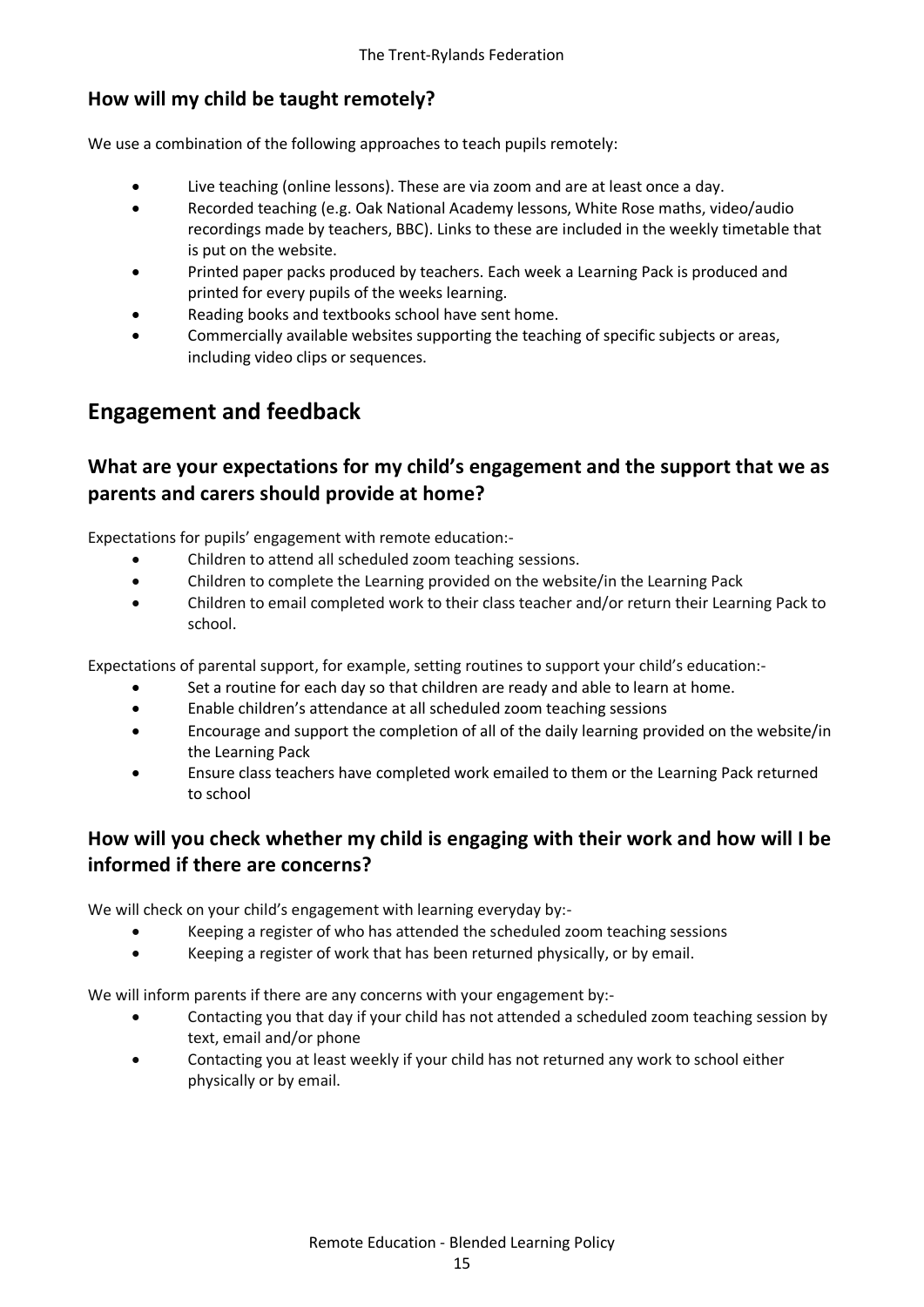## **How will you assess my child's work and progress?**

Feedback can take many forms and may not always mean extensive written comments for individual children. For example, whole-class feedback or quizzes marked automatically via digital platforms are also valid and effective methods, amongst many others. Our approach to feeding back on pupil work is as follows:

The methods we will use to assess and feed back on pupils' work

- During the daily scheduled zoom teaching sessions
- During additional scheduled zoom meetings. These are often in the afternoon and will provide, for example, an opportunity to give whole class' feedback and instructions on a task; the opportunity for pupils to show what they have been doing; the opportunity for individuals to ask questions to their teacher about their work.
- Emails and/or phonecalls to parents following work that has been submitted and questions that are raised.

How often pupils will receive feedback on their work:

- Daily via zoom sessions
- At least weekly via email

## **Additional support for pupils with particular needs**

## **How will you work with me to help my child who needs additional support from adults at home to access remote education?**

We recognise that some pupils, for example some pupils with special educational needs and disabilities (SEND), may not be able to access remote education without support from adults at home. We acknowledge the difficulties this may place on families, and we will work with parents and carers to support those pupils in the following ways:

How we work with families to deliver remote education for pupils with SEND:-

 Regular phone calls and/or zoom sessions for the teacher/TA to work 1:1 or in a smaller group with your child. (If there is a 1:1 zoom session another adult must be present on screen at home or at school)

How we work with families to deliver remote education for younger pupils, for example those in reception and year 1:-

As detailed above but with smaller groups for online teaching sessions

## **Remote education for self-isolating pupils**

Where individual pupils need to self-isolate but the majority of their peer group remains in school, how remote education is provided will likely differ from the approach for whole groups. This is due to the challenges of teaching pupils both at home and in school.

## **If my child is not in school because they are self-isolating, how will their remote education differ from the approaches described above?**

Please see our Policy for Remote Education – Blended Learning